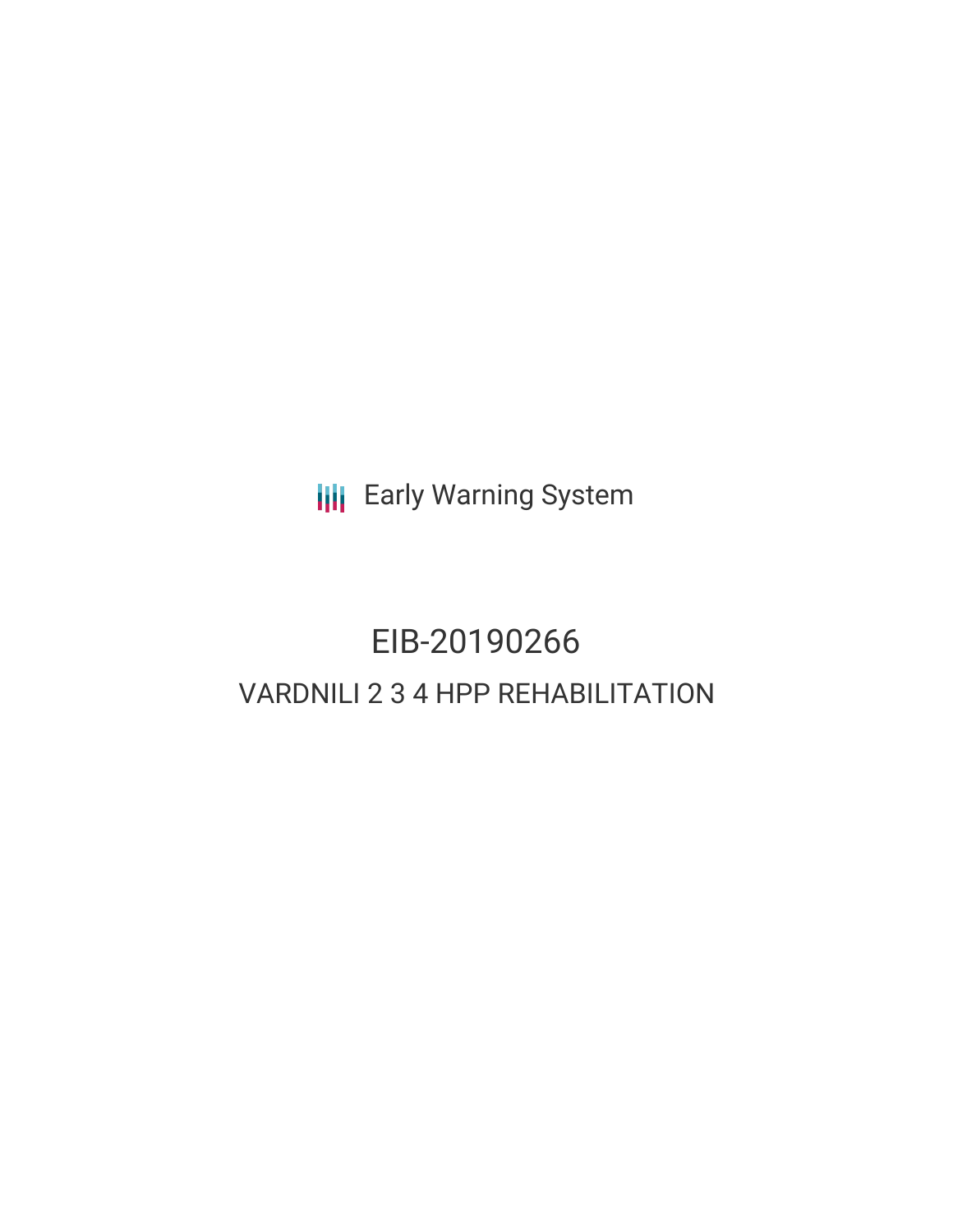

## Early Warning System VARDNILI 2 3 4 HPP REHABILITATION

#### **Quick Facts**

| <b>Countries</b>               | Georgia                                                                                 |
|--------------------------------|-----------------------------------------------------------------------------------------|
| <b>Financial Institutions</b>  | European Bank for Reconstruction and Development (EBRD), European Investment Bank (EIB) |
| <b>Status</b>                  | Approved                                                                                |
| <b>Bank Risk Rating</b>        | U                                                                                       |
| <b>Voting Date</b>             | 2020-09-02                                                                              |
| <b>Borrower</b>                | <b>ENGURHESILTD</b>                                                                     |
| <b>Sectors</b>                 | Energy                                                                                  |
| <b>Investment Type(s)</b>      | Loan                                                                                    |
| <b>Investment Amount (USD)</b> | $$98.32$ million                                                                        |
| <b>Project Cost (USD)</b>      | $$196.64$ million                                                                       |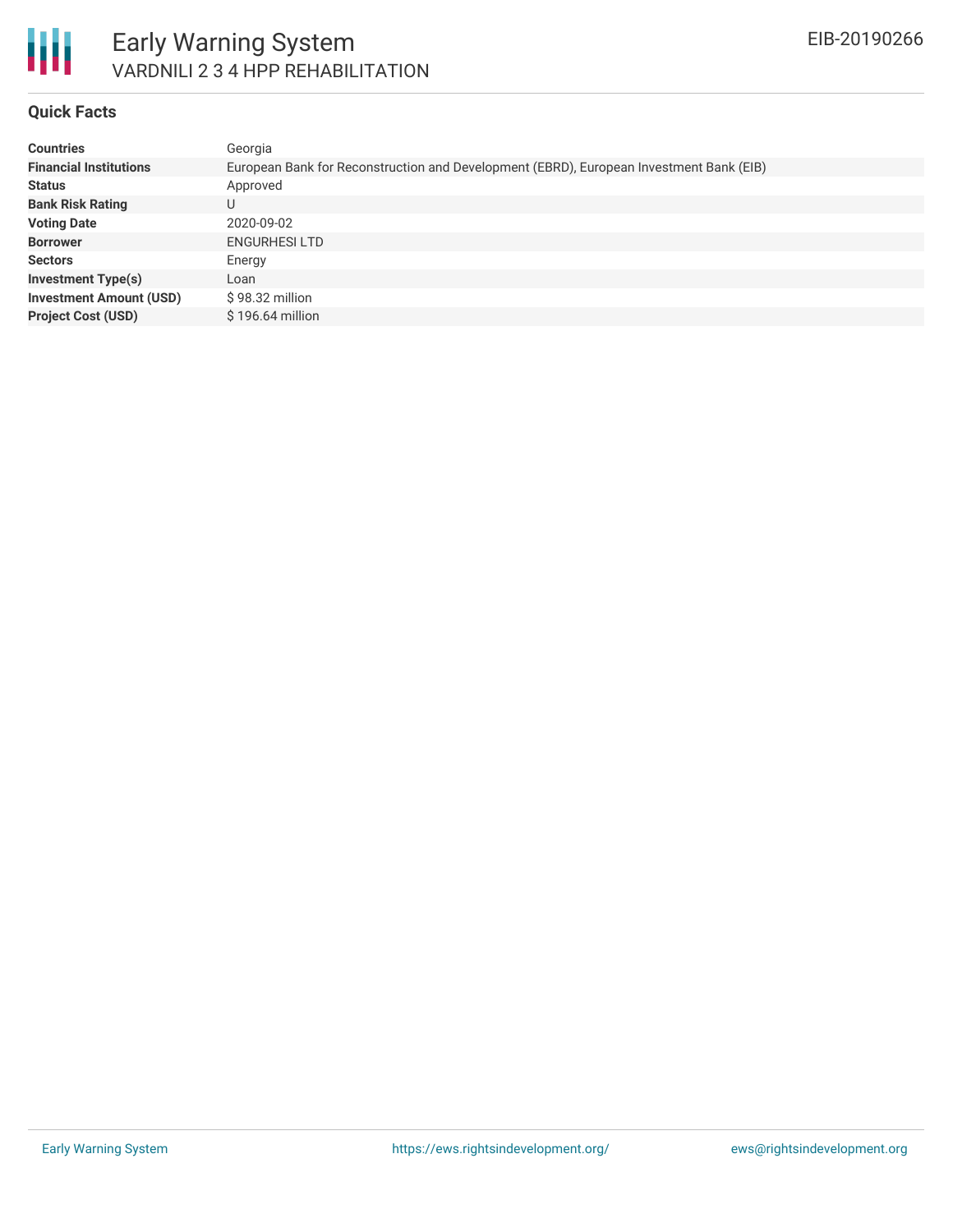

### **Project Description**

According to the Bank's website, the project provides funding to the ENGURHESI LTD to finance the reconstruction of Vardnili 2, 3 & 4 hydro power plants adding up to 123MW to the Enguri-Vardnili Hydro Cascade. The project is the reconstruction of three-41MW power plants and associated large diversion dams Vardnili HPPs 2, 3 & 4 located on a 25km artificial channel connecting the Enguri and Gali reservoirs to the Black Sea.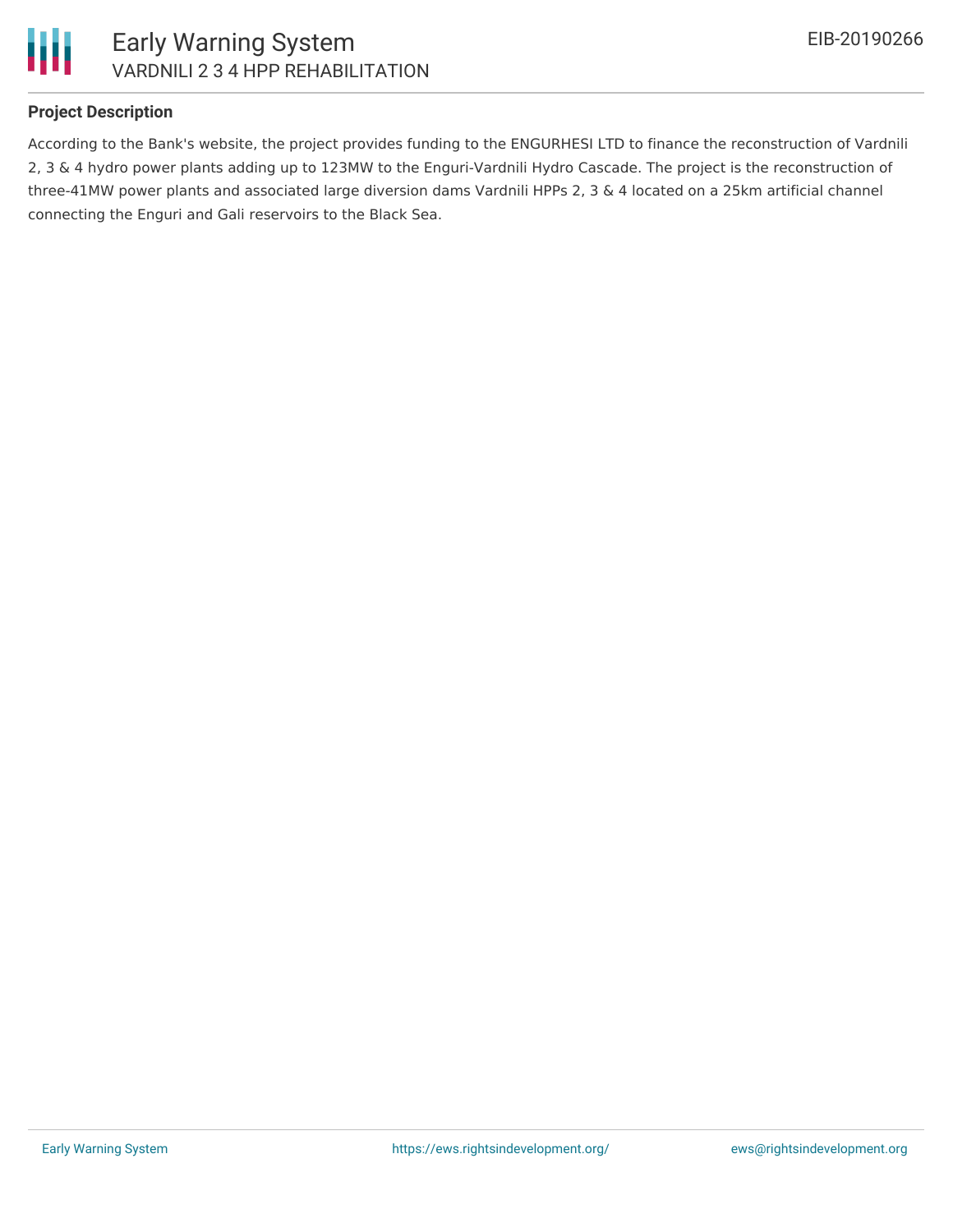

## Early Warning System VARDNILI 2 3 4 HPP REHABILITATION

#### **Investment Description**

- European Bank for Reconstruction and Development (EBRD)
- European Investment Bank (EIB)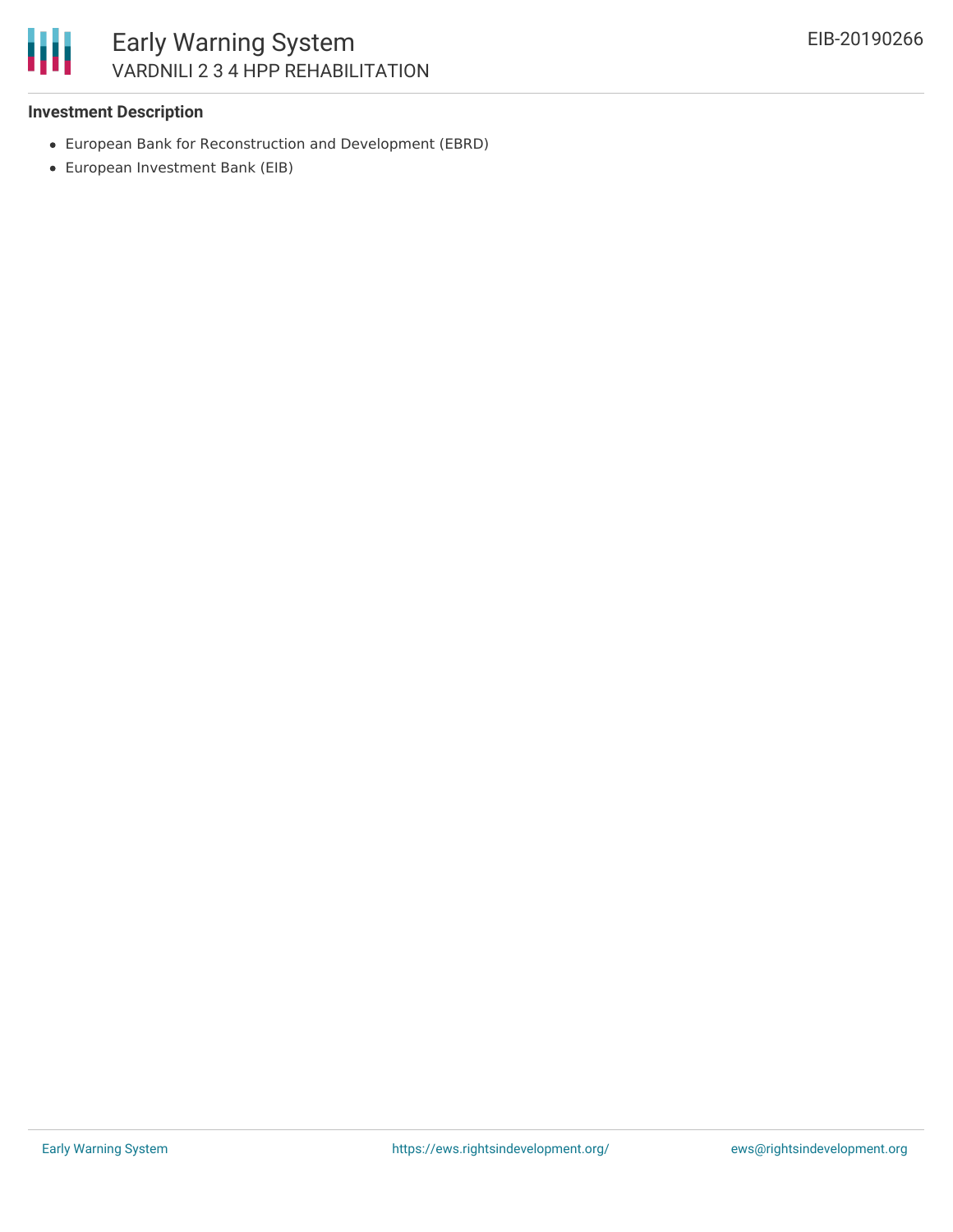

## Early Warning System VARDNILI 2 3 4 HPP REHABILITATION

| <b>Private Actor 1</b> | <b>Private Actor</b><br>Role | <b>Private Actor</b><br>Sector | <b>Relation</b> | <b>Private Actor 2</b> | <b>Private Actor</b><br>2 Role | <b>Private Actor</b><br>2 Sector |  |
|------------------------|------------------------------|--------------------------------|-----------------|------------------------|--------------------------------|----------------------------------|--|
|                        | -                            |                                | $\sim$          | Engurhesi Ltd          | Client                         | . .                              |  |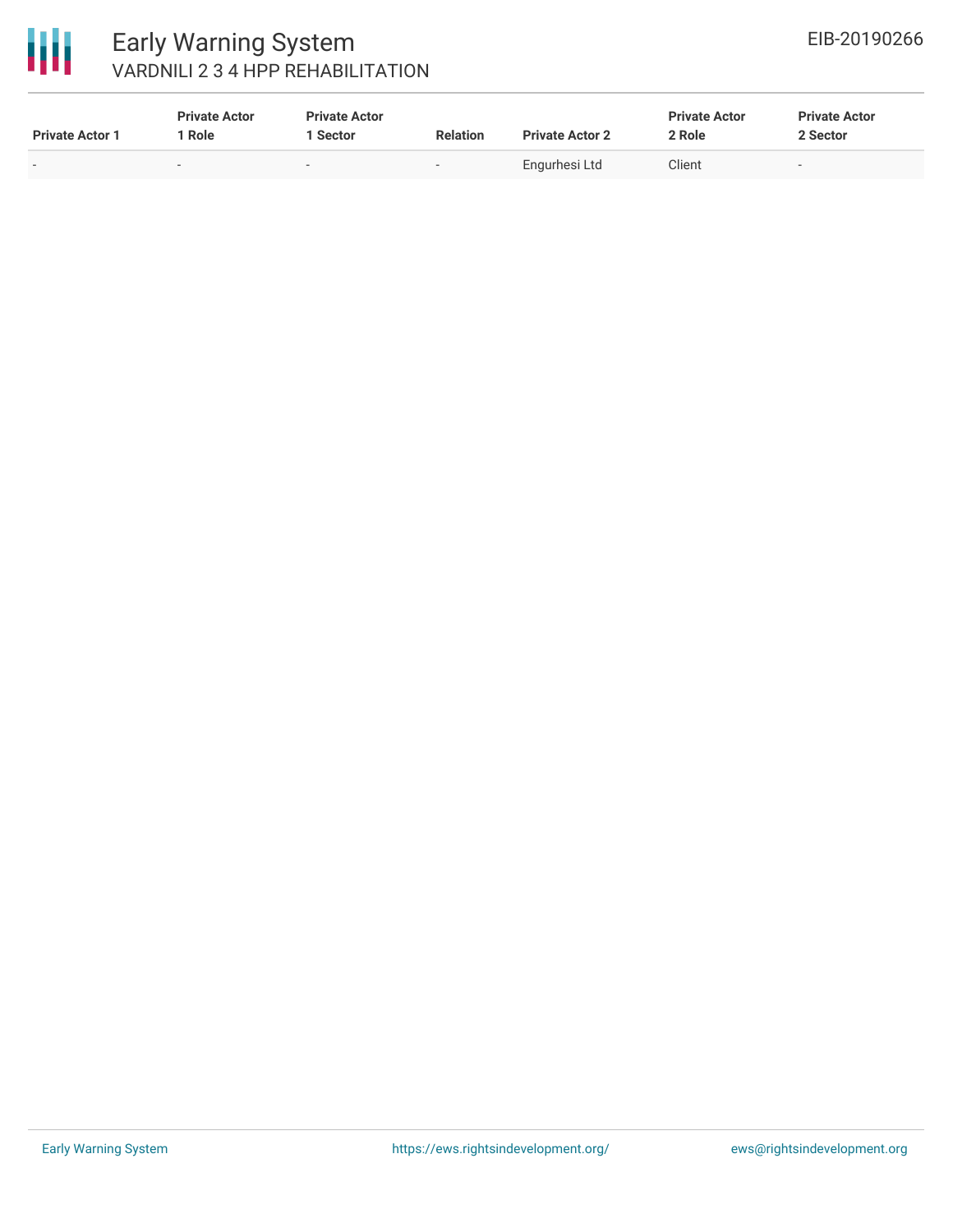

## **Contact Information**

## ACCESS TO INFORMATION

You can submit an information request for project information at: https://www.eib.org/en/infocentre/registers/requestform/request-form-default.htm

## ACCOUNTABILITY MECHANISM OF EIB

The EIB Complaints Mechanism is designed to facilitate and handle complaints against the EIB by individuals, organizations or corporations affected by EIB activities. When exercising the right to lodge a complaint against the EIB, any member of the public has access to a two-tier procedure, one internal - the Complaints Mechanism Office - and one external - the European Ombudsman. A complaint can be lodged via a written communication addressed to the Secretary General of the EIB, via email to the dedicated email address: complaints@eib.org, by completing the online complaint form available at the following address: http://www.eib.org/complaints/form via fax or delivered directly to the EIB Complaints Mechanism Division, any EIB local representation office or any EIB staff. For further details, check:

http://www.eib.org/attachments/strategies/complaints\_mechanism\_policy\_en.pdf

When dissatisfied with a complaint to the EIB Complaints Mechanism, citizens can then turn towards the European Ombudsman. A memorandum of Understanding has been signed between the EIB and the European Ombudsman establishes that citizens (even outside of the EU if the Ombudsman finds their complaint justified) can turn towards the Ombudsman on issues related to 'maladministration' by the EIB. Note that before going to the Ombudsman, an attempt must be made to resolve the case by contacting the EIB. In addition, the complaint must be made within two years of the date when the facts on which your complaint is based became known to you. You can write to the Ombudsman in any of the languages of the European Union. Additional details, including filing requirements and complaint forms, are available at: http://www.ombudsman.europa.eu/atyourservice/interactiveguide.faces